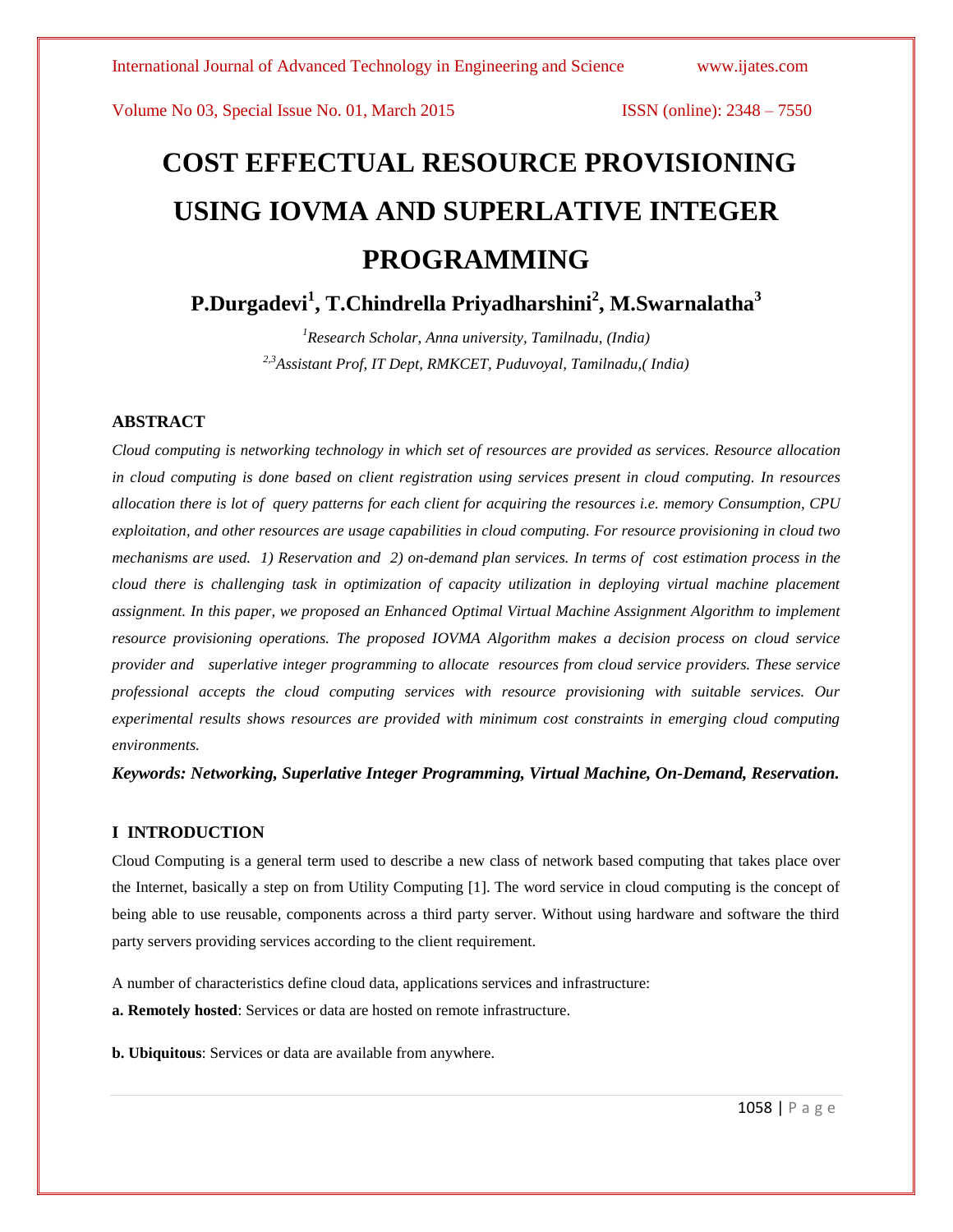**c. Commodified**: The result is a utility computing model similar to traditional that of traditional utilities, like gas and electricity - you pay for what you would want!



# **Fig.1 Cloud computing architecture**

# **1.1 Allocation of Resource in Cloud Computing**

In cloud computing, resource provisioning is an important issue as it dictates how resources may be allotted to an cloud application such that service level agreements (SLAs) of applications are met [2] .

Resource provisioning is based on FCFS scheduling algorithm, it analyzes response time distribution. This in turn is used to develop a heuristic algorithm, it defines an allocation scheme and it requires small number of servers. In responding to the effectiveness of the algorithm specification was evaluated in range of operating conditions[3]. A new modification called randomly dependent priority. It is originated to have the best performance in terms of required number of servers.



**Fig.2 Allocation of resources in cloud environment**

Five types of virtual instances are offered by Amazon EC2, each instance is attributed with different capacities in terms of RAM size, CPU capacity and I/O bandwidth [5] [9]. The declared volume details are virtual instances on EC2. To address fault- tolerance, EC2 distributes its virtual instances across several data centers, each data center is called as a availability zone [5][7]. To execute in different data centers, two virtual instances are running on different zones. There are six available zones, four are located in U.S. and the other two are in Europe. Further, to determine that the similar performance characteristics appear on different types of virtual instances as well, we also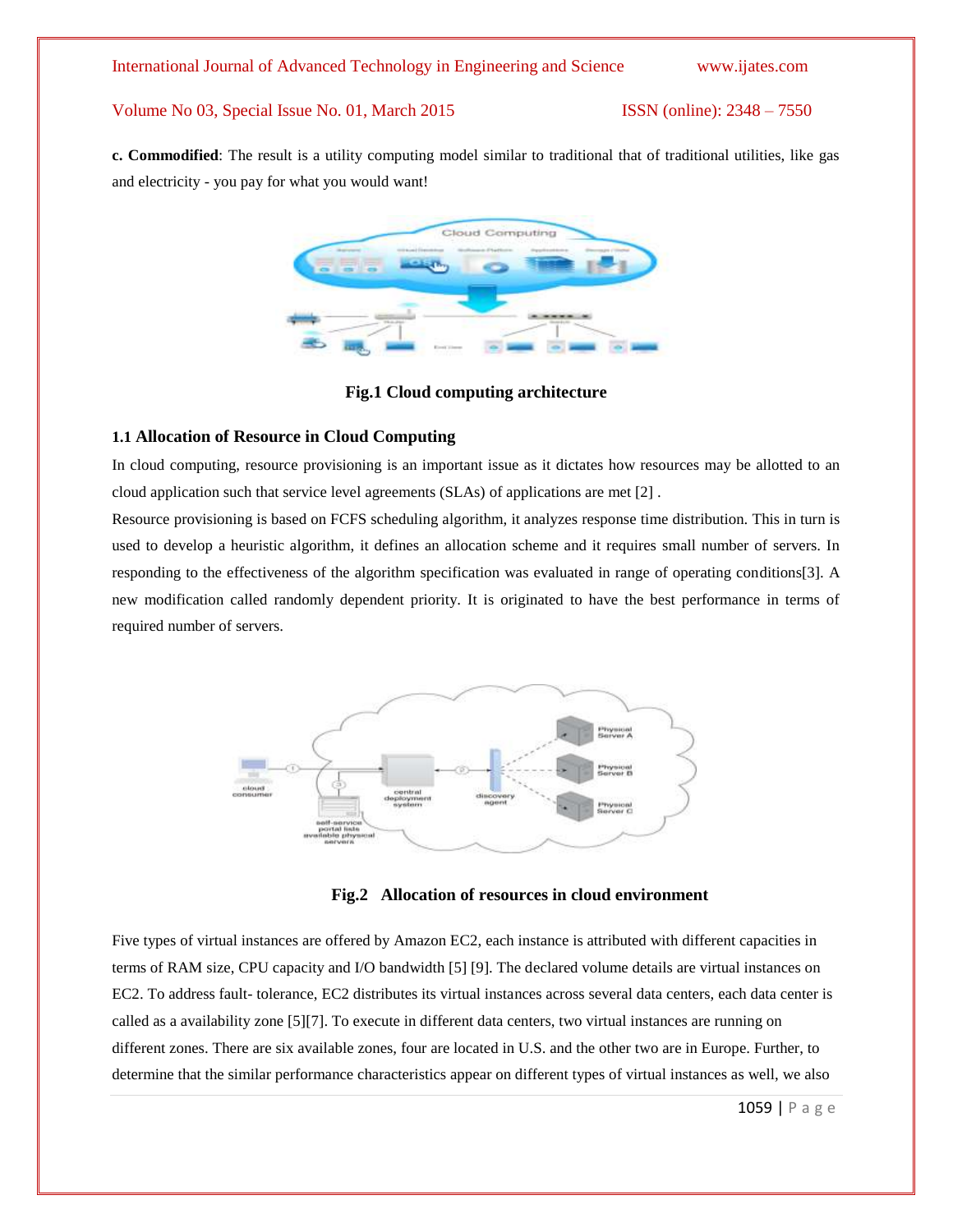partially benchmark medium instances with high CPU.

# **1.2 Consequences of resource provisioning**

As we noticed that not all small instances behave similar when serving CPU-intensive and disk I/O intensive workloads, we further notice this phenomenon and run the third group of experiment to verify if the CPU and disk I/O performances are interlinked on evidently matching small instances. Single virtual instance performances over CPU and IO are depicted by each point. Correlation between the respective CPU and I/O performances is not observed. To process different types of workloads, different types of small instances on Amazon EC2 may be apt [9] [10]. The above literature provided about discussion of the resource provisioning operations. We describe the efficiency in the resource provisioning of the cloud computing. An Enhanced optimal virtual machine Assignment (IOVMA) algorithm is proposed for providing the resources for VMs based on two provisioning schemes: reservation and on-demand. It can adjust the transaction between the advance reservation of resources and the allocation of on-demand resources. In addition, an IOVMA also takes the demand and price uncertainties into the resource provisioning. To further improve the IOVMA algorithm, authors of the IOVMA algorithm was proposed another optimal cloud resource provisioning algorithm, called the OCRP algorithm[6]. The OCRP algorithm extends the IOVMA algorithm to provision resources for VMs in multiple provisioning stages. To solve the optimal resource provisioning in an efficient way, two different approaches Benders decomposition and sample-average approximation are applied in the OCRP algorithm instead of the SIP model. For each VM, the placement information only indicates which cloud provider hosts the VM, not the information about the located PM.

# **1.3 Virtualisation**

Virtual workspaces is an abstraction of an execution environment that can be made dynamically available to authorized clients by using well-defined protocols, Resource quota (e.g. CPU, memory share),Software configuration (e.g. O/S, provided services). It provide infrastructure API for Plug-ins to hardware/support structures



**Fig.3 Virtualisation-Overview**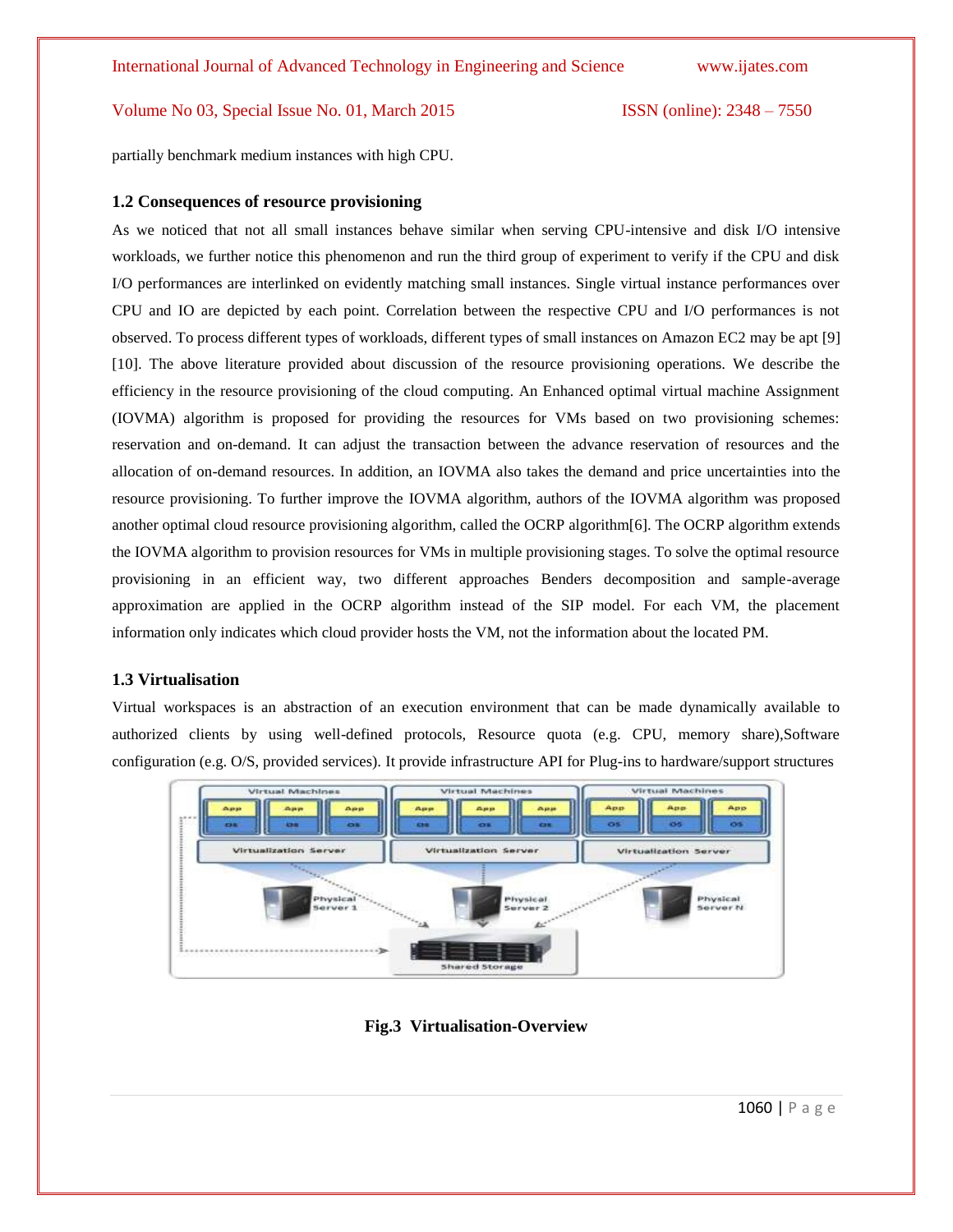Implementing Virtual Machines (VMs) as

- Abstraction of a physical host machine,
- Hypervisor intercepts and emulates instructions from VMs, and allows management of VMs,
- VMWare, Xen, etc.

### **II PRECEDING WORK**

We define, the system mode that is used in this paper. Furthermore, we also review the previous studies related to our investigated Resource provisioning problem. For the VM placement issue, it has been discussed in a lot of literature. In the literature, the VM placement problem is usually transformed to the 0-1 knapsack (bin packing) problem. With the problem transformation, the PLP model corresponding to the VM placement can be easily formulated. Based on the derived PLP model, the optimal solution of the VM placement problem can be obtained [8] [10]. However, the previous VM placement literature focused on how to maximize the resource utilizations of PMs in the creation of VMs.

The amount of VM interference cost depends on various factors, such as the types of applications running in VMs, the number of VMs placed at the same PM, the choice of the VM scheduling algorithm.

### **2.1 PLP Representation**

The PLP is a known mathematical method for solving the optimal problems with following characteristics: a linear objective function, a number of linear constraints, and an integer solution set. This model could be follow following assumptions. The cloud provider would like to create a number of new VMs in PMs concurrently [4] [5]. If the rent VM of a user cannot provide the computing environment to meet the QoS requirement of the user application, the cloud provide will return an amount of money to the user. Before placing the new VMs, each PM already has held a certain number of existing VMs. In the PLP model, after placing the new VMs in PMs, the primary function is to maximize the profit of the cloud provider.

According to the process of the virtual machine placement in commercial cloud computing, consider the cost approach for resource provisioning introduce IOVMA algorithm. Finally, VMs will be hosted in a computational environment which can be activated by third party sites termed as cloud providers. Regarding services of the cloud computing applications cloud service provider provides two types of planning services to the end users. Those services can be offered by the environment assurance in commercial cloud websites. Those are EC2, Go Grid, etc. These services are instance services and offer both reservation and on-demand plans to the end users. Generally, cost for resources in reservation scheme is less than that of on-demand scheme.

### **III BACKGROUND WORK**

Mathematical translation of our problem statement is as follows: There are "M" physical machines and the resource capacities of memory, CPU and Network bandwidth dimensions are provided. "N" virtual machines are to be placed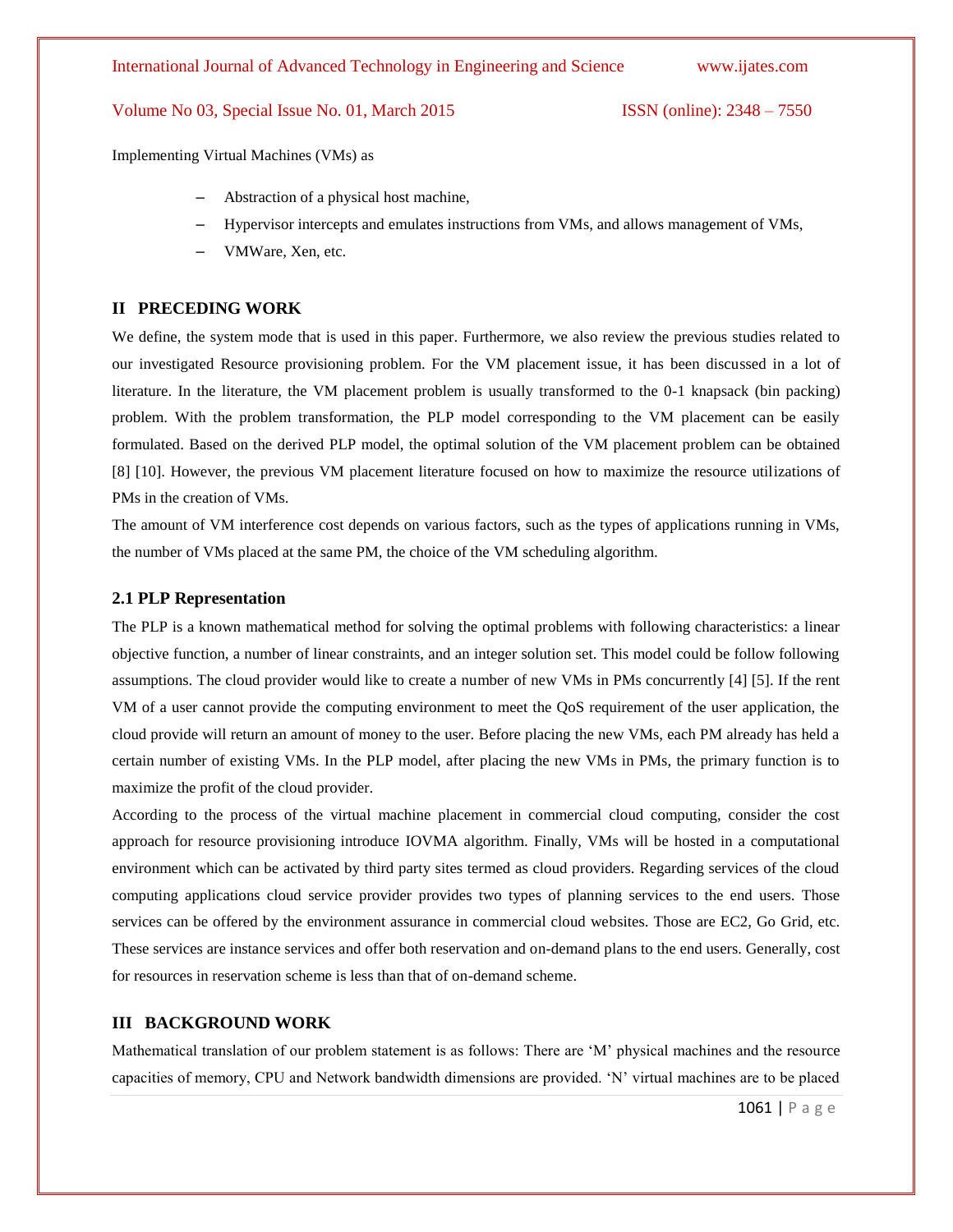[9] [11]. We need to identify mapping between VMs and PMs that satiates the VMs' resource requirements simultaneously curtailing the number of physical machines under use.

Resource demands are predicted at regular intervals using resource demand data. These predicted values are used by a placement module to compute VM to PM mappings. This module uses first fit approximation.Extracting each individual physical machines can be considered as bins having different dimensions in virtual machine placement. These dimensions are accessed in real time data processing with virtual machine object representation and other data elements along with client requirement specification in different dimensions. We have to define behavior of the each virtual machine placement with accurate resource generation. Resource allocation is the main achievement in optimized data delivery to clients according their requirements. Hence, due to the similarities of our problem with the bin -packing problem, we have adopted techniques like Superlative Linear Programming and First Fit which are typically used to solve traditional bin-packing problems, to solve our problem of VM Placement.

### **IV ALGORITHM ANALYSIS**

Inputs for the algorithms include resource needed by each virtual machine to be allocated. We define a requirements matrix in order to capture these requirements through various placements with virtual organizations. The matrix is described as follows:

Requirements Matrix: {r11, r12 …r1d}.

Consider the above representation where each Rij represents the requirement of VM i long as the dimension j. Currently, we consider three dimensions for our purposes: CPU, Memory and Network bandwidth use [4] [5] [6]. Requirements along these dimensions are expressed as fractions of the total capacity of a PM.

#### **4.1 Superlative Linear Programming**

Although we believe that this particular prototype is valuable, there are three important knapsacks: the storage options under each dataset is not systematic, that is, we are not allowed to specify a preferred storage option; since each dataset is analyzed in isolation the best global solution is not obvious; and the computational specifications (number of application runs, cost per hour, machine speed, etc.) are not considered.

Insert Equation 
$$
(x + a)^n = \sum_{k=0}^n {n \choose k} x^k a^{n-k}
$$

Basically, the cloud provider would like to make PMs hold VMs as many as possible to generate more revenue. As increasing the number of VMs in a PM, it may introduce more interference among the VMs in the same PM. This will possibly increase the penalty payment of the cloud provider in the VM provisioning.

We are making an attempt to address these knapsacks so that we can obtain a solution to global data allocation that balances the cost and performance of both storage and computation [11]. If the best storage service for a single dataset that reside in the cloud does not have good options for the rest of the application data, then we may arrive to a sub-optimal allocation of data. As we will show, trying to find an optimal solution, that convolutes the problem to NP hard. We try to provide a ubiquitous model for this data allocation problem and a software implementation that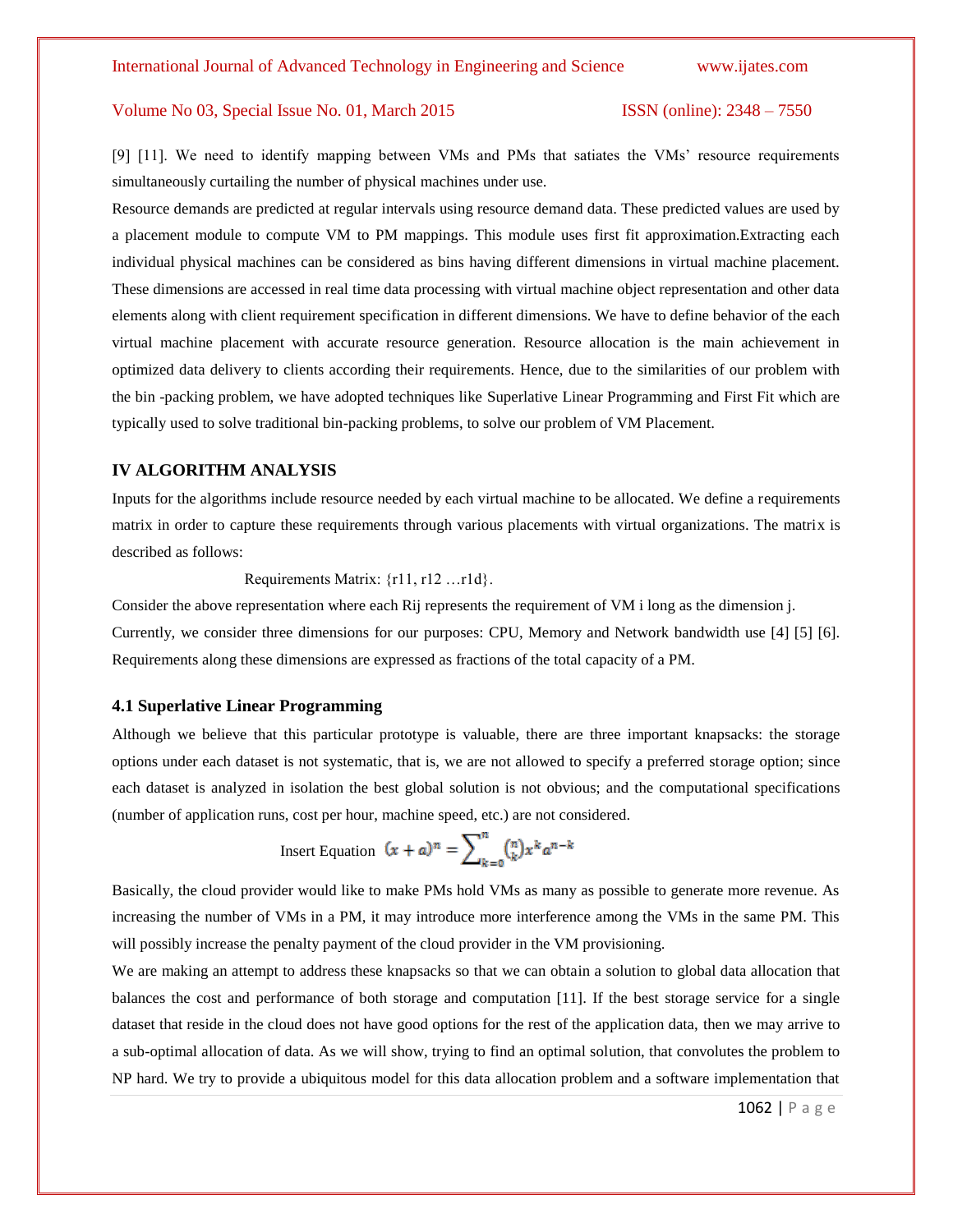is both fast and scalable.

### **V PERFORMANCE ASSESSMENT**

The Enhanced Optimized Virtual Machine Assignment performed over the following parameter settings. In each PM, there have been a number of existing VMs in it. The number of the existing VM is randomly determined from 0 to 10 [5] [7]. With holding different existing VMs, the amount of available resources in each PM is also different. The amount of available resources is represented as a triple-tuple (available CPU GHz, available memory space in GB, available storage space in GB). The resource interval  $[(12, 129, 200), (96, 3000, 9600)]$  is used to randomly decide the available resources of each PM. In each PM, it uses a 40Gbps transmission line to connect with the corresponding switch. Next, a number of new VMs is assumed to be created within 250 PMs. The number of new VMs is set from 100 to 500 in each simulation run, respectively. The amount of the resources required for a new VM was set by referring to the Amazon EC2 with 12 different resource demands [7] [8] [9]. In simulation experiments, we also refer to Amazon EC2 to set the price of each VM type and the QoS requirement of an application running in a VM. If the QoS violation is decided, the penalty payment is set using the violation ratio *×* the price of the VM.

For the number of VMs created in the PMs, all the four algorithms have similar simulation results. Basically, the least fit algorithm can fully exploit the resources of PMs since it attempts to place the VM at the PM with few resources. Therefore, the least-fit algorithm should have better performance in the number of VMs created than the other two intuitive algorithms and our proposed heuristic algorithm. In the proposed OVMP algorithm, it also attempts to place many VMs to reducing the VM interference for maximizing the profit of the cloud provider.

### VI **EXPERIMENTAL RESULTS**

We define the resource provisioning in cloud with description of all the resources. Compute or design all the relations of cloud computing.

#### **6.1 Evaluation of Resource Allocation**

In this evaluation process of extraction of various applications in cloud resource provisioning operations.

#### **6.2 Cost Estimation**

Based on the various operations present in the cloud computing environment, We describe the cloud service provider by analyzing the IOVMA algorithm with suitable consideration on reservation and on-demand cost estimation in real time virtual machine placement and in real time cloud environment. Yet, reserving too many VMs may not be optimal. Therefore, the balance between on-demand and oversubscribed costs needs to be obtained in which IOVMA performance is optimal.

# **6.3 Implementation**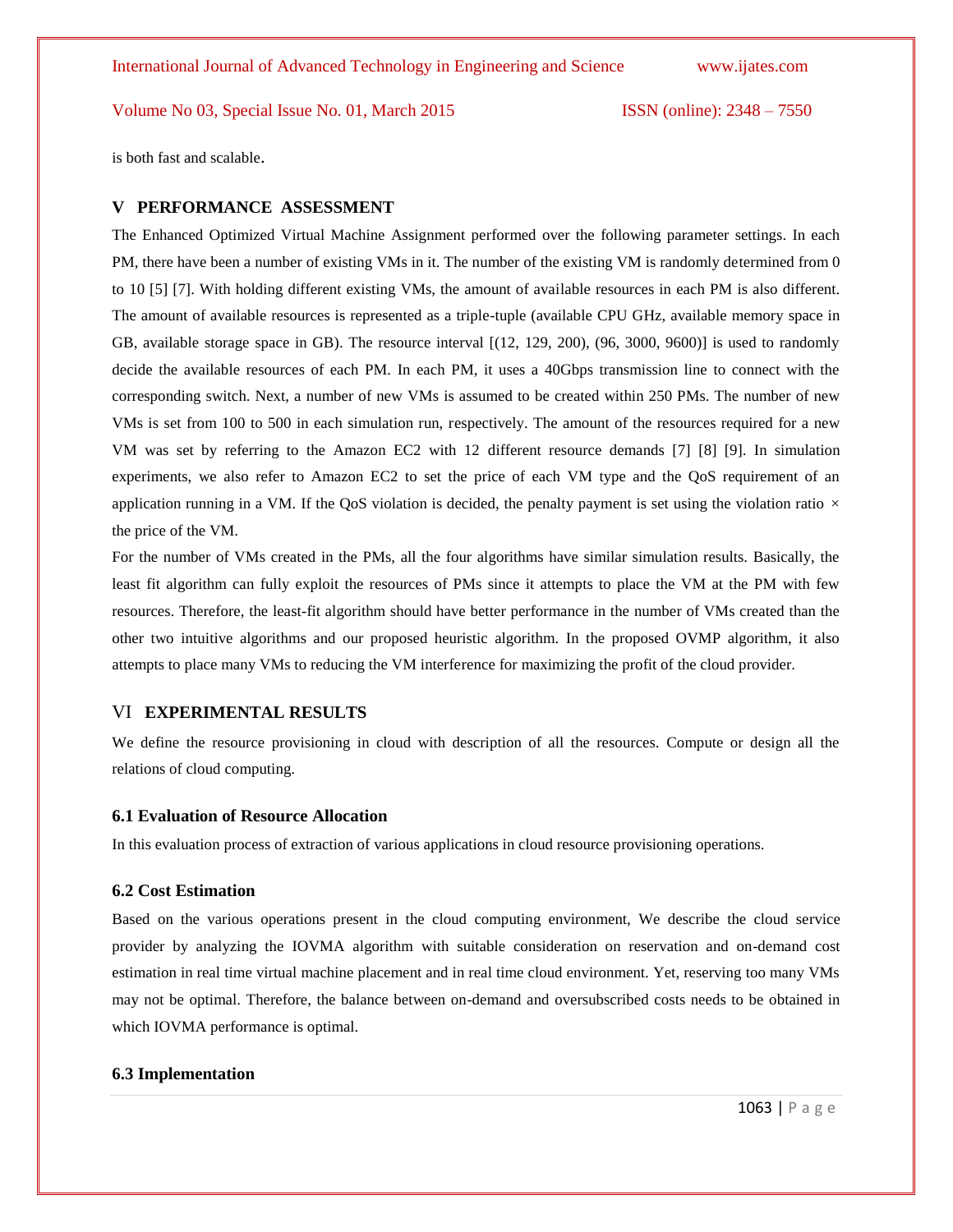To represent long term planning we are using the IOVMA algorithm that can be applied to multiple provisioning stages. Optimal solution of the first provisioning stage depends on multiple probability and randomly distribution with consideration of occurring in sequential time operations. Multiple stages with planned and achievement releases with suitable examples. For example consider the systematic data events dynamically high efficiency various time periods in a year (e.g., Christmas Day, Valentine"s Day, etc.) [2][9]. The use of decomposition method for IOVMA has to be carefully considered, since the formulation of the IOVMA algorithm is a pure integer program which is the NP-hard problem. Even though the sub problems can be solved simultaneously, the master problem with the additional Benders cuts requires considerable computational time.

An Enhanced optimal virtual machine Assignment(IOVMA) algorithm is proposed in order to reduce the total cost due to buying reservation and on-demand plans of resource provisioning. IOVMA algorithm helps to make a decision to host a certain number of VMs on appropriate cloud providers for providing IAAS. Randomness of future demands and prices of resources are considered to optimally adjust the tradeoff between on-demand and oversubscribed costs [10] [11]. The decision made by IOVMA algorithm is obtained as the optimal solution from Superlative integer programming (EIP) formulation with two- stage recourse. Extensive derivation of mathematical models and simulation in cloud computing environment are performed to examine the effectiveness of IOVMA algorithm. The results show that IOVMA algorithm can minimize the total cost, while satisfying requirements of both providers and customers.



**Fig. 4 Simulated result of comparison with OCRP & IOVMA**

The OCRP formulates the significance of the other processors and other data management services take same environmental situation [7] [8]. the loading time other institutions are achieved in real time data passing between operating services present in cloud computing. The IOVMA procedure gives efficient and excellent improvement of the resource provisioning processing of resource like CPU and other devices present in cloud computing operations

### **VII CONCLUSION**

Solving Superlative integer programming with multistage recourse will result in the optimal solution. PIP is obtained from OCRP. Benders decomposition approach to divide an OCRP problem into sub problems which can be solved parallels is also applied. An Enhanced optimal virtual machine placement (IOVMA) algorithm is proposed in this paper, this algorithm can be extended to implement optimized resource provisioning operations. This algorithm could reduce the cost spent in each plan for hosting virtual machines in a multiple cloud provider environment with